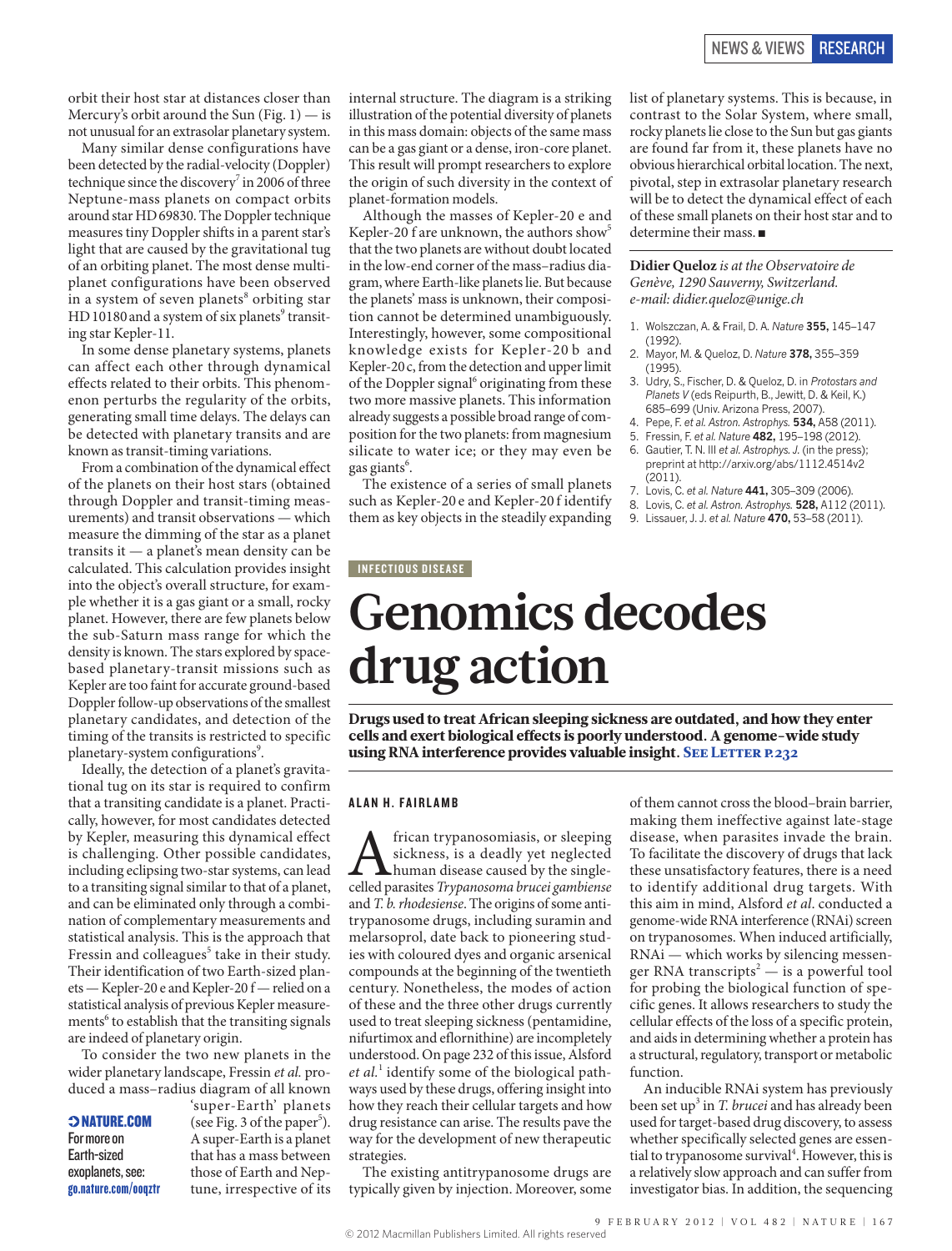

**Figure 1 | A genome-wide RNAi screen to identify antitrypanosome drug activity. a**, By introducing a genome-spanning panel of RNAi molecules into trypanosomes, Alsford *et al.*<sup>1</sup> identified those RNA sequences that, when silenced, allowed the cells to survive treatment with each of five drugs used to treat trypanosomiasis. The authors mapped these sequences onto the trypanosome genome to reveal proteins involved in drug action. Here, trypanosomes containing RNAi sequences that confer resistance to the drug suramin are shown as blue and purple. **b**, Proteins (labelled in blue) pinpointed by the suramin screen are shown as an example of how this technique can reveal stages of the pathway a drug takes, including the drug's entry to the cell by binding to membrane protein ISG75, its uptake into the endosome by endocytosis (which relies on four protein subunits that form adaptor protein complex 1, AP1) and transfer of the suramin–ISG75 complex to the lysosome and its breakdown by proteolysis there (involving the proteins UbH1, CatL, CBP1 and p67). The free drug is then released into the cytoplasm (with the aid of transport protein MFST), where it affects as-yet-unknown targets.

of the *T. brucei* genome<sup>5</sup> allowed application of a genome-wide RNAi screen<sup>6</sup> to examine key features of trypanosome biology. In this method, random fragments of genomic DNA were expressed as inducible RNAi molecules, and the sequence of fragments that, when expressed, caused trypanosome death was determined. This system linked hundreds of previously uncharacterized proteins, some of which may represent new drug targets, to essential functions at various stages of the parasite's life cycle.

Alsford *et al*. have now used the RNAi approach to ask a different question: which non-essential gene products, when downregulated, confer a selective advantage on drug-treated trypanosomes? The authors conducted the screens with each of the five existing drugs. In response to drug exposure, trypanosome growth was initially curtailed, but a drugresistant population subsequently emerged. Using high-throughput sequencing, Alsford and colleagues mapped the sequence of each RNAi molecule extracted from these surviving trypanosomes onto the reference genome (Fig. 1a). In such screens, whenever loss of function of a protein increases drug tolerance, its corresponding RNAi target sequence shows up more frequently on the maps than do

target sequences for non-essential proteins not conferring a selective advantage.

The current study reveals a fascinating pattern of genes involved in diverse areas of metabolism and cell biology. The authors' screens not only support previous findings from decades of painstaking biochemical and genetic approaches<sup>7</sup>, but also reveal previously unknown pathways involved in drug uptake, activation and action.

Knockdown of known or potential druguptake mechanisms — through decreased expression of proteins involved in drug transport (for eflornithine and melarsoprol) and  $cellular uptake<sup>8</sup> (for suramin) — is evident in$ three of the screens. For suramin, the authors identified multiple proteins that increase resistance to the drug, revealing details of the pathway it follows in trypanosomes (Fig. 1b). They postulate that suramin is initially bound to proteins in the blood plasma and subsequently binds to ISG75, a transmembrane glycoprotein of unknown function on the trypanosome surface. ISG75 is then endocytosed (absorbed by engulfing) by the cell and tagged with the small protein ubiquitin. The ubiquitin tag directs the suramin–ISG75 complex to cellular organelles called lysosomes, where it is broken down by protein-degrading enzymes

(CatL and CBP1). This releases suramin, which is then proposed to enter the cell cytoplasm via a transporter protein, MFST, to affect as-yet-unknown intracellular targets.

Alsford *et al*. also discovered an unexpected drug–drug interaction. Knockdown of three enzymes involved in the *de novo* biosynthesis of spermidine, a polyamine compound essential for trypanosome growth, confers resistance to suramin. It also emerged that one of the other drugs, eflornithine, can antagonize suramin's trypanosome-killing activity by inhibiting the synthesis of polyamines.

Of the five drugs studied, nifurtimox differs in that it requires activation by the enzyme nitroreductase to form reactive products, the downstream targets of which remain unknown. Knockdown of nitroreductase (or of its cofactor FMN) leads to resistance to nifurtimox, consistent with previous studies<sup>9</sup>. The nifurtimox RNAi screen also identified reduced synthesis of the electrontransport molecule ubiquinone, suggesting that this is the substrate for nitroreductase in trypanosomes.

Another of the drugs tested, melarsoprol, is an arsenic-based compound that binds to trypanothione, a trypanosome-specific antioxidant metabolite essential to the parasite's survival. The melarsoprol screen shows that resistance to this drug is associated with reduced expression of the transporter protein P2 and with trypanothione biosynthesis, suggesting that the complex formed between trypanothione and melarsoprol is itself toxic.

Cross-resistance — whereby resistance to one drug also confers resistance to another class of drug — occurs between pentamidine and melarsoprol, and other drugs of these respective classes, but, again, the resistance mechanism is unclear. One RNAi effect that Alsford and colleagues hit upon in screens using these drugs identified two closely related aquaglyceroporin proteins. The authors generated trypanosomes lacking these proteins, and found them to be less susceptible to both drugs. This suggests that aquaglyceroporins may be partly responsible for cross-resistance.

Alsford and colleagues' findings<sup>1</sup> should stimulate further research, particularly to determine the functions of other downregulated genes that encode as-yet-uncharacterized proteins, and other genes and pathways reported in their study. However, not all resistance mechanisms involve loss of protein function — drug-efflux pathways being one example — so these would be missed by RNAi screens. This approach is also unable to identify essential proteins that are drug targets, because targeting these with RNAi leads to cell death.

Therefore, to further unravel the complex mode of action of these drugs, analysis using a genome-wide overexpression system will be required. This method has already been used successfully to demonstrate the effects of